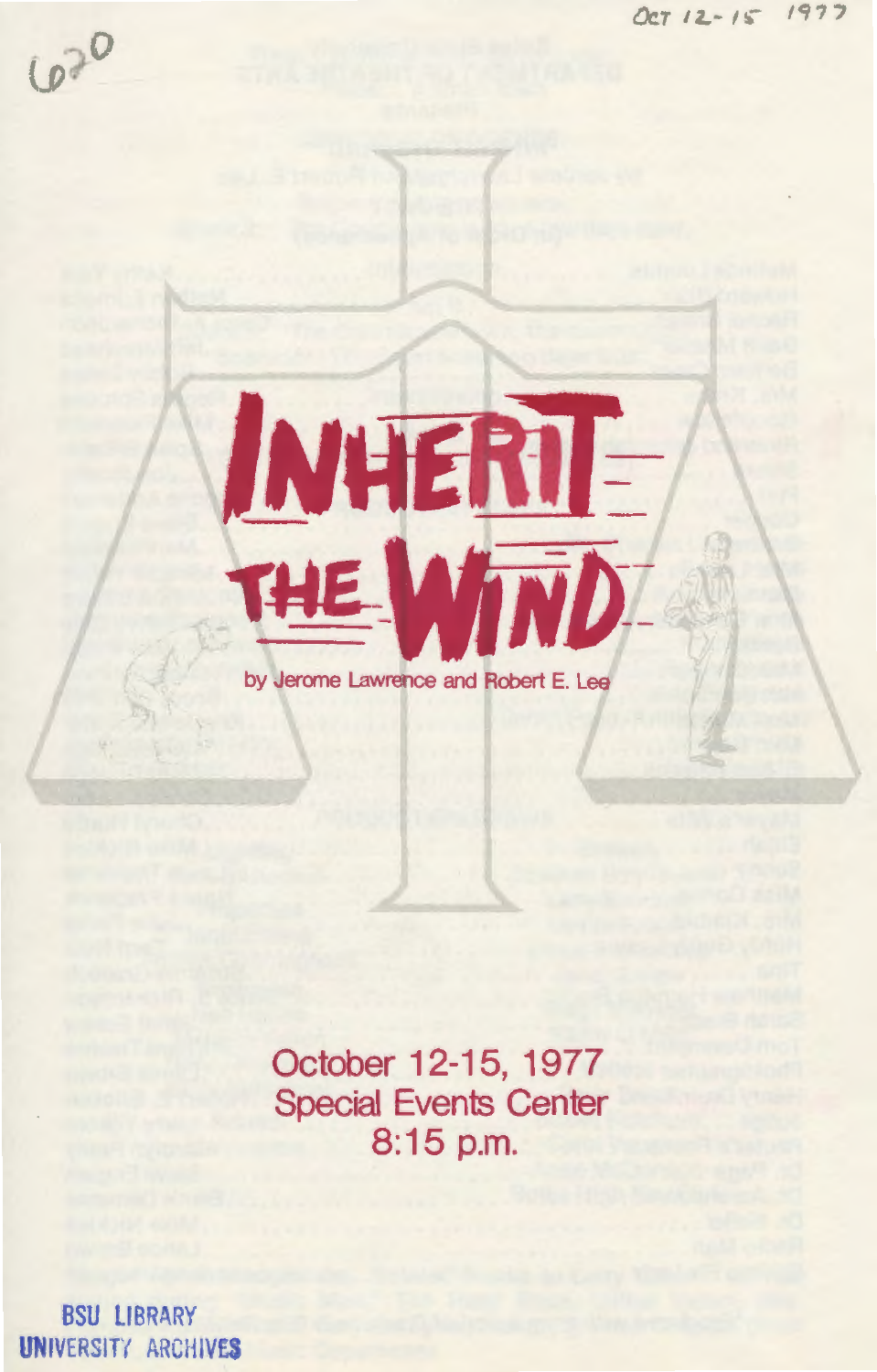## **Boise State University DEPARTMENT OF THEATRE ARTS**

### Presents

#### **"INHERIT THE WIND"\***

by Jerome Lawrence and Robert E. Lee

# **THE CAST**

# (In **Order of Appearance)**

| Rachel BrownCarol A. Richardson            |  |
|--------------------------------------------|--|
|                                            |  |
| Bertram Cates Bobby Jones                  |  |
|                                            |  |
|                                            |  |
| Reverend Jeremiah BrownSpike Ericson       |  |
|                                            |  |
|                                            |  |
|                                            |  |
|                                            |  |
| Mrs. Loomis Melanie Yellen                 |  |
|                                            |  |
|                                            |  |
|                                            |  |
|                                            |  |
|                                            |  |
|                                            |  |
|                                            |  |
|                                            |  |
|                                            |  |
|                                            |  |
|                                            |  |
|                                            |  |
| Miss CorkinNancy Frederick                 |  |
|                                            |  |
|                                            |  |
|                                            |  |
| Matthew Harrison Brady Bruce S. Richardson |  |
|                                            |  |
|                                            |  |
| Tom Davenport Richard Trevino              |  |
|                                            |  |
| Henry Drummond Robert E. Ericson           |  |
|                                            |  |
|                                            |  |
|                                            |  |
|                                            |  |
|                                            |  |
|                                            |  |
|                                            |  |

\*Produced with permission of Dramatists Play Service, Inc.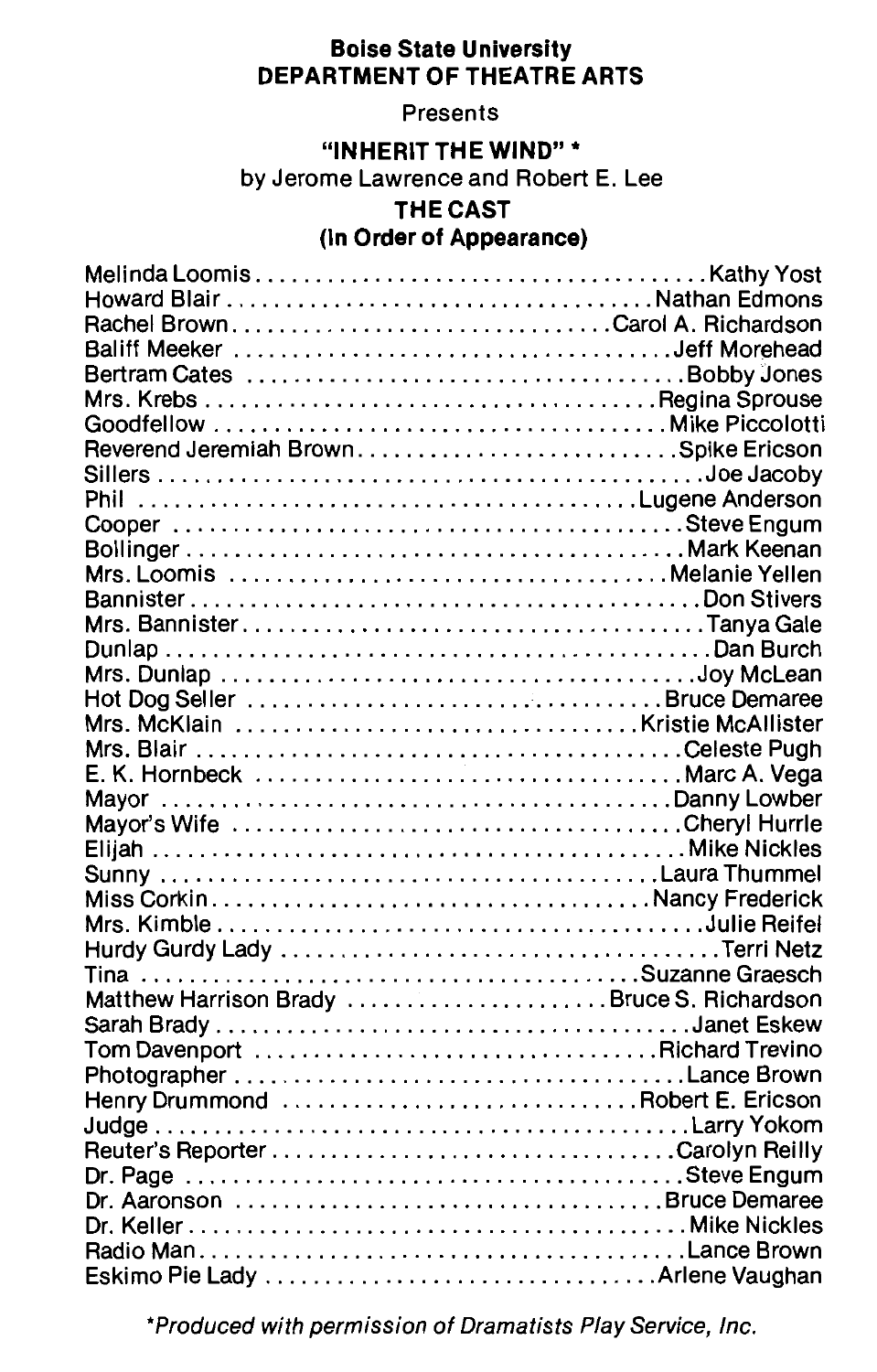**Time:** Summer. Not too long ago.

**Place: A** small town

## **SYNOPSIS OF SCENES**

**Act** I

Scene 1: A town square. Scene 2: The Courthouse lawn, a few days later.

#### **Intermission**

#### **Act** II

Scene 1: The Courthouse lawn, the same night. Scene 2: The Court area, two days later.

#### **Intermission**

**Act** Ill

The Courthouse lawn, the following day.

## **PRODUCTION STAFF**

| Director Dr. Charles Lauterbach             |  |
|---------------------------------------------|--|
|                                             |  |
|                                             |  |
| Costume Designers Nan Harms, Melanie Yellen |  |
|                                             |  |
|                                             |  |
|                                             |  |
| Box Office Debra Pang, Kathy Rundquist      |  |
|                                             |  |
| House ManagerJulia Franklin                 |  |

### **PRODUCTION CREWS**

#### **Lighting**  Ann Bittleston **Properties**  Janet Eskew Patrick Cunningham **Costumes**  Nan Harms Melanie Yellen Nancy Frederick Betty Kerschner

## **Sound**

Nan Harms

**Scenery**  Student Employees: Larry Babcock Leslie Fowler Bruce Richardson Janet Eskew

#### **Stage Manager**  Kathy O'Neill

**Ushers**  Sally Baker Susan Ketchum Carol Vaughn Anne McDonagh Boise High Key Club

**Special Acknowledgments:** Belated thanks to Larry Cantrell for hair styling during "Music Man," The Head Shop, Lillian Yellen, Mrs. Hempel, KGEM Radio, Gary Galagher, Kentucky Fried Chicken (Main Street), and BSU Music Department